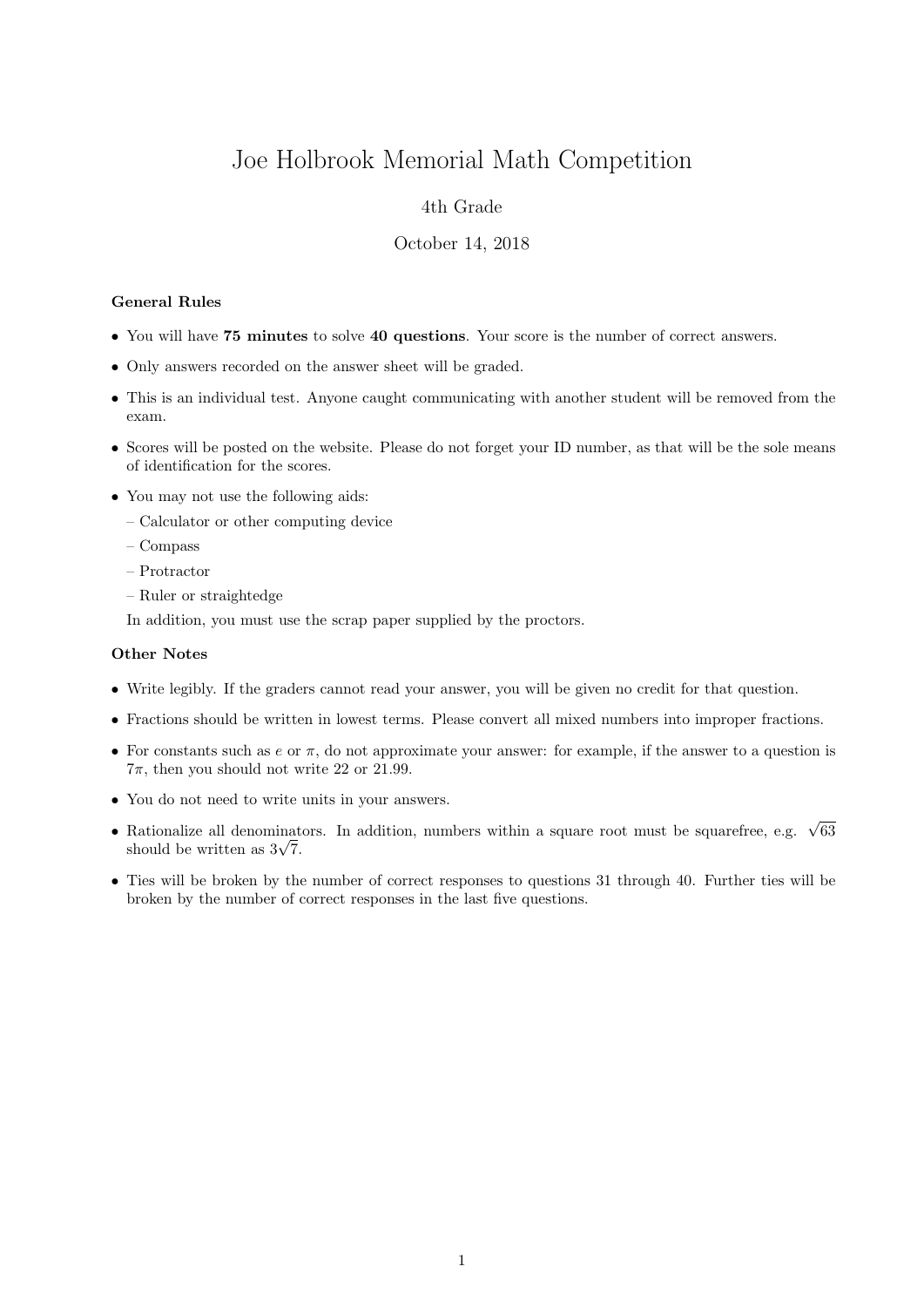- 1. Members of the BCA Math Team are writing problems. If they write 5 problems every minute, how long, in minutes, will it take for them to write 80 problems?
- 2. What is the value of  $2 \div (0 + 1) \cdot 8$ ?
- 3. What fraction of the months in a year have 31 days?
- 4. After Shalin got his driver's license, his friends gave him a chocolate cake. First, Shalin ate  $\frac{1}{3}$  of it. Then, Jenn ate  $\frac{1}{2}$  of what remained. What fraction of the cake was left?
- 5. A quarter of all students taking the JHMMC registered in August. If 100 students registered in August, how many total students are taking the JHMMC?
- 6. Lunch at the Bergen County Academies cafeteria costs four dollars. There are ten months in the school year, with eighteen school days each. Joe buys lunch (and nothing else) at the Bergen County Academies cafeteria on every school day. How much money, in dollars, will he spend over one entire school year?
- 7. Compute  $1003 + 130 + 310 + 3001$ .
- 8. Compute 2018 + 20.18 + 0.2018.
- 9. What decimal lies halfway between  $\frac{1}{2}$  and  $\frac{1}{4}$ ?
- 10. Every day, a student solves three problems more than she did the day before. If she solved four problems on the first day, how many problems did she solve on the twelfth day?
- 11. Alan is watching a soccer tournament. There are seven teams playing, and each team plays exactly once against every other team. How many games are played in total?
- 12. Allison rolls a fair 6-sided die. What is the probability that she rolls a prime number?
- 13. Haneul the Beaver wants to be tall. She is 35 inches tall. She stands on a ledge that is 1 foot and 2 inches tall. Her friend Andrew the Sun Bear is 4.5 feet tall. How many inches shorter is she compared to Andrew while she is standing on the ledge?
- 14. Mikako the Monkey has a favorite positive number. She multiplies this number by 4 and then subtracts 11. Finally, she takes the square root of the result to get 3. What is Mikako's favorite positive number?
- 15. A hydra starts out with 20 heads, and grows 3 new heads every time one of its heads is chopped off. How many heads will the hydra have if 7 heads are chopped off, one at a time? (Hydra heads grow instantly.)
- 16. Kelvin the Frog wants to buy 100 \$1 McDonald's chicken nuggets. Right now, he has \$25 and he earns \$4 an hour from his job. He only works a whole number of hours. How many more hours does he have to work in order to afford the 100 chicken nuggets?
- 17. In the first minute, Herb makes 7 pizzas, and then Anna eats 3. In each subsequent minute, he makes another 7, and then Anna eats another 3. During which minute does the pizza count exceed 2018 for the first time?
- 18. What is the positive difference between the sum of factors of 2018 and the number of factors of 2019?
- 19. To get to school from home, Jason walks 8 meters west then 15 meters south. How many fewer meters would Jason walk if he walked in a straight line from home to school?
- 20. In how many ways can 2019 stones be split into two piles each with a prime number of stones such that the pile on the left has less stones than the pile on the right?
- 21. Gregory, a monster, gives math problems to children in his free time. However, he does not give math problems to any children who are two years old or younger. He will give math problems to any other child he encounters. One day, he encountered ten children of the following ages: 1, 1, 2, 3, 4, 7, 8, 9, 11, and 12. Determine the median age of the children he gives math problems to on that day.
- 22. If  $a * b = 5a + 3b + (b * (a 1))$  and  $1 * 1 = 10$ , then what is  $2 * 2$ ?
- 23. A bag is filled with 600 Starbursts, 30% of which are pink. How many pink Starbursts must be removed from the bag for 20% of the remaining Starbursts to be pink?